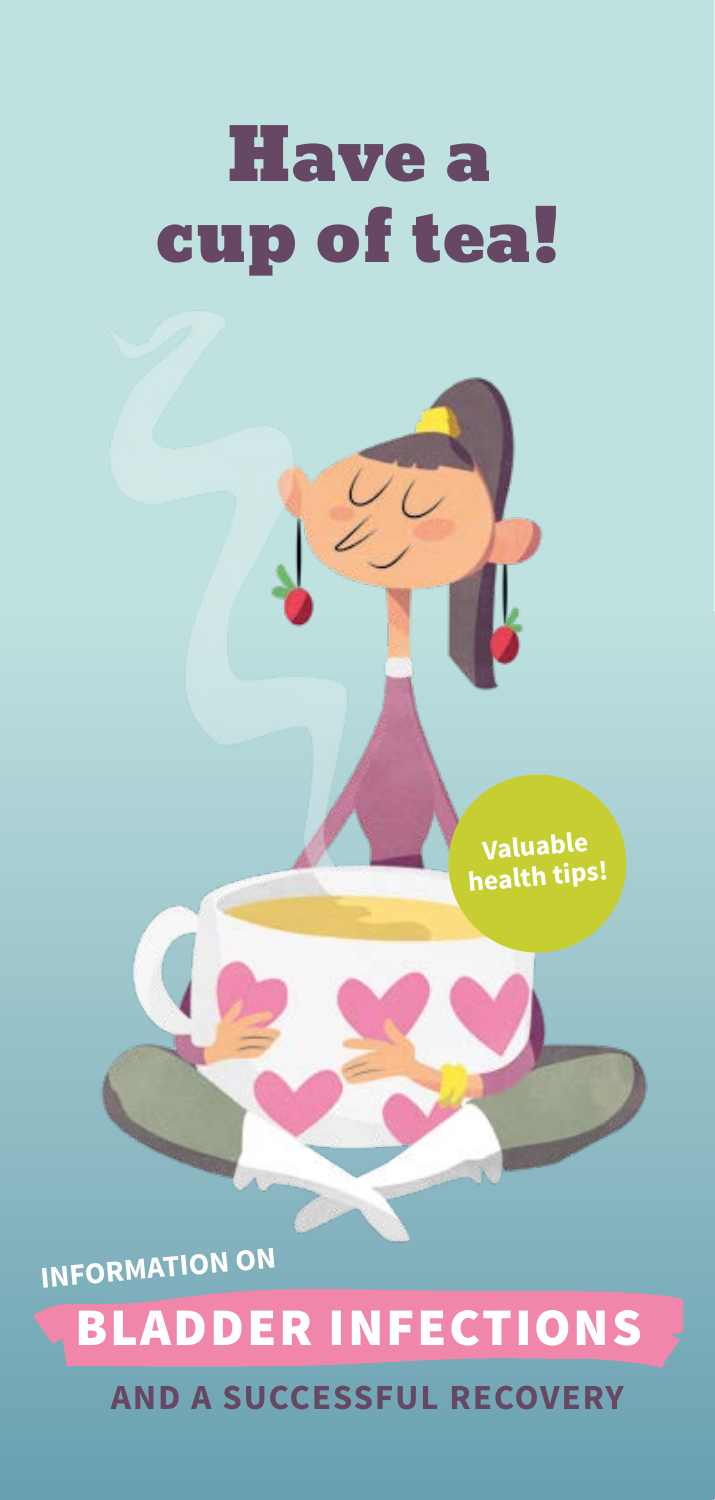## CAUSE OF THE SYMPTOMS

You most probably have an acute urinary tract infection (cystitis) – also known as bladder infection.

Bacteria pass through the urethra into the bladder and cause an inflammation of the mucous membrane.

This can lead to an impulse to urinate even though the bladder is not completely filled with urine. Hence a frequent sensation of having to urinate occurs with only small amounts of urine. A burning feeling while urinating as well as painful cramping in the lower abdomen is caused by the inflammatory reaction in the urethra..

# Pain and burning when you urinate?

## LOCATION AND FUNCTION OF THE BLADDER

The bladder is located in the lower abdominal cavity behind the pubis. It is a hollow organ lined by a layer of smooth muscles.



Urine produced in the kidneys travels through the ureters to the bladder where it is stored and released voluntarily to the urethra through which it leaves the body.

# WHAT YOU CAN DO YOURSELF

3-5 out of 10 acute urinary tract infections heal after a week without antibiotic treatment.

You can try to reduce your symptoms (if still tolerable) by using the following home remedies:

#### **TIPS**

- **Drink plenty; non alcoholic drinks and tea.**
- **Apply warmth (e.g. heating pad).**
- **Pain killers such as ibuprofen or antispasmodic drugs may bring relief; take only after consulting your doctor´s office / pharmacy.**

### WHEN TO SEE A DOCTOR

If the symptoms persist, please consult your doctor. An acute but uncomplicated cystitis is often caused by bacteria making treatment with suitable antibiotics necessary to get rid of the symptoms quickly.

**If your doctor prescribes an antibiotic take it exactly as directed.**

**Bladder infection occurs much more often in women than in men, the reason being that women have much shorter urethras. Age also influences the frequency of urinary tract infections: The older, the higher the risk for a urinary tract infection.**